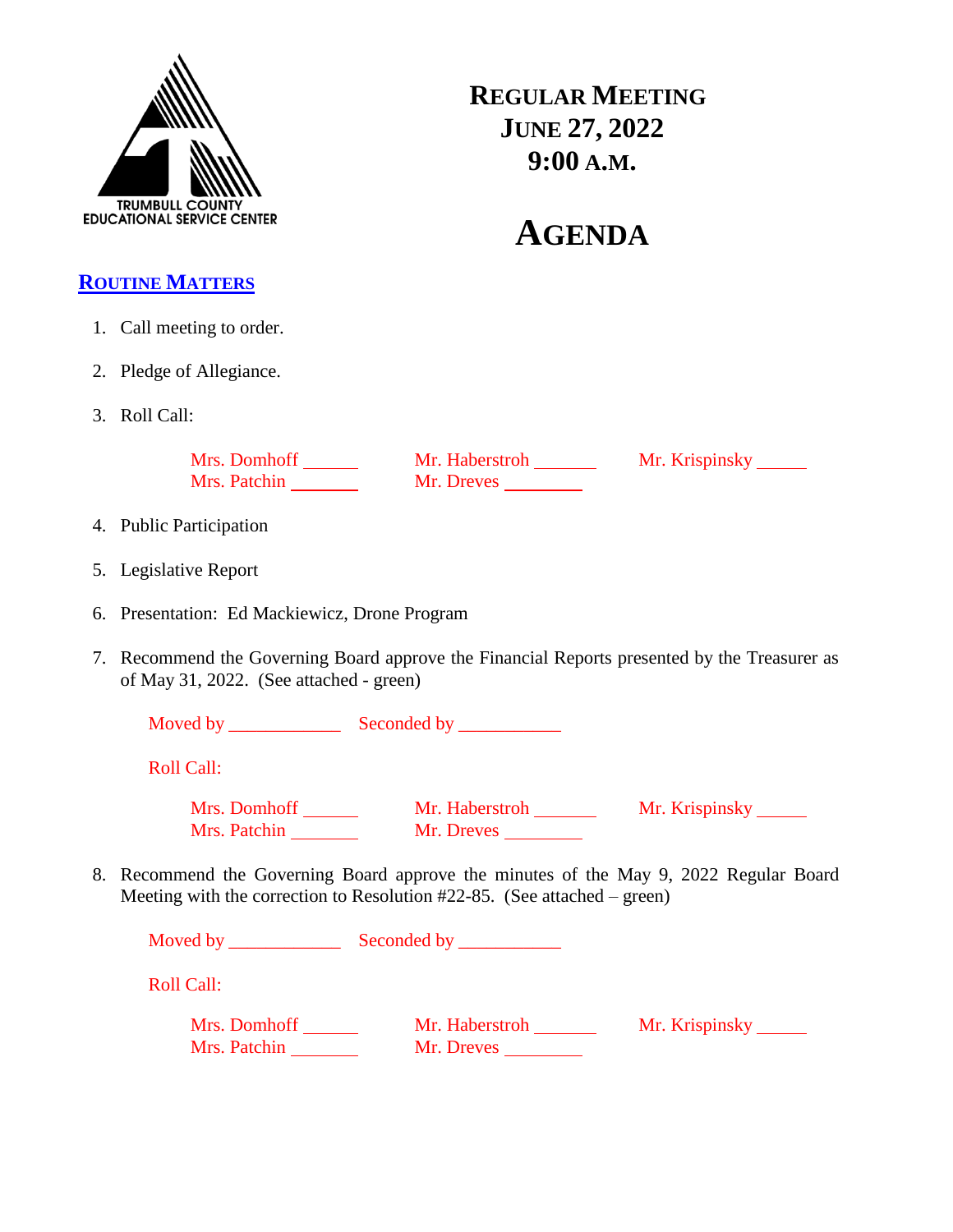## **TREASURER'S RECOMMENDATIONS**

#### **FINAL APPROPRIATIONS AND ESTIMATED RECEIPTS FOR FY 2022**

9. Recommend the Governing Board approve the final appropriations and estimated receipts for FY 2022 as attached. (See attached – green)

| <b>Roll Call:</b>                           |                                                               |                                                                                               |
|---------------------------------------------|---------------------------------------------------------------|-----------------------------------------------------------------------------------------------|
| Mrs. Patchin                                | Mr. Dreves                                                    |                                                                                               |
| <b>TEMPORARY APPROPRIATIONS FOR FY 2023</b> |                                                               | 10. Recommend the Governing Board approve the temporary appropriations for FY 2023 as         |
| attached. (See attached $-$ green)          |                                                               |                                                                                               |
| <b>Roll Call:</b>                           |                                                               |                                                                                               |
| Mrs. Patchin                                | Mr. Dreves                                                    |                                                                                               |
| <b>ASSET DISPOSAL</b><br>$attached-green)$  |                                                               | 11. Recommend the Governing Board approve the attached list of fixed asset disposal. (See     |
|                                             |                                                               |                                                                                               |
| <b>Roll Call:</b>                           |                                                               |                                                                                               |
|                                             | Mrs. Patchin Mr. Dreves                                       |                                                                                               |
| <b>AV SYSTEMS BID AWARD</b>                 | rooms in the amount of $$53,072.00$ . (See attached – white.) | 12. Recommend the Governing Board award the bid to VEC, Inc. for AV Systems in the conference |
|                                             |                                                               |                                                                                               |

Roll Call:

Mrs. Domhoff Mr. Haberstroh Mr. Krispinsky Mrs. Patchin Mr. Dreves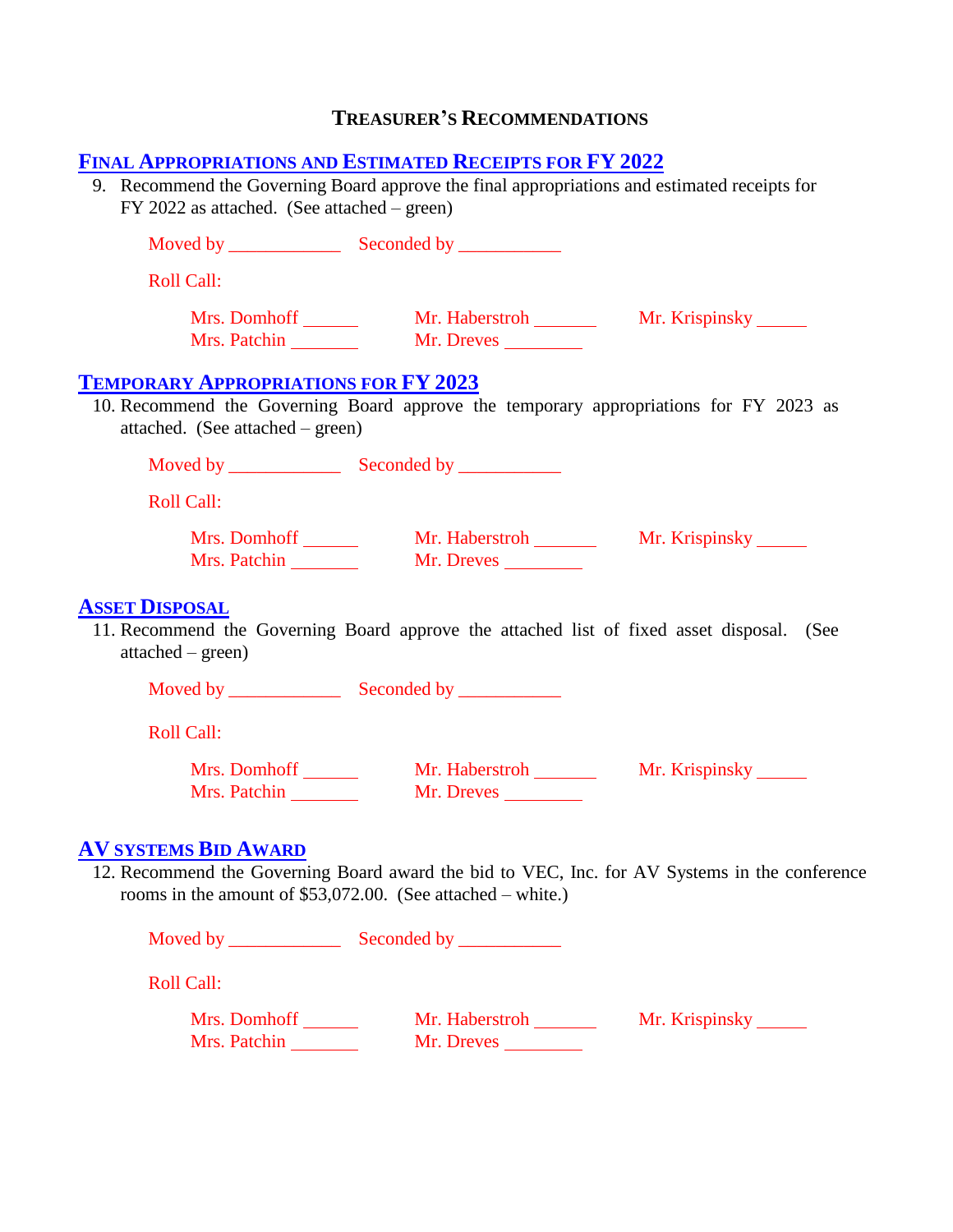## **CONTRACTS AND AGREEMENTS**

13. Recommend the Governing Board approve a service agreement between the Trumbull County Educational Service Center and Trumbull County Family Court for a School Social Worker Liaison effective July 1, 2022 through June 30, 2023. (See attached – white)

| <b>Roll Call:</b>                                                                                                                         |                              |                                                                                        |
|-------------------------------------------------------------------------------------------------------------------------------------------|------------------------------|----------------------------------------------------------------------------------------|
| Mrs. Domhoff ________<br>Mrs. Patchin                                                                                                     | Mr. Haberstroh<br>Mr. Dreves | Mr. Krispinsky _______                                                                 |
| 14. Recommend the Governing Board approve a maintenance agreement between the Trumbull<br>through June 30, 2023. (See attached $-$ white) |                              | County Educational Service Center and Bennett's Office Products effective July 1, 2022 |
|                                                                                                                                           |                              |                                                                                        |
| <b>Roll Call:</b>                                                                                                                         |                              |                                                                                        |
| Mrs. Domhoff ________<br>Mrs. Patchin                                                                                                     | Mr. Dreves                   | Mr. Haberstroh _________ Mr. Krispinsky ______                                         |
| 15. Recommend the Governing Board approve an agreement between the Trumbull County<br>through June 30, 2023. (See attached $-$ white)     |                              | Educational Service Center and Graphic Enterprises Agreement effective July 1, 2022    |
|                                                                                                                                           |                              |                                                                                        |
| <b>Roll Call:</b>                                                                                                                         |                              |                                                                                        |
| Mrs. Domhoff<br>Mrs. Patchin                                                                                                              | Mr. Haberstroh               | Mr. Krispinsky                                                                         |

16. Recommend the Governing Board retroactively approve a contract between the Trumbull County Educational Service Center and Coates Construction effective May 9, 2022. (See attached – white)

Moved by \_\_\_\_\_\_\_\_\_\_\_\_ Seconded by \_\_\_\_\_\_\_\_\_\_\_

Roll Call:

Mrs. Domhoff Mr. Haberstroh Mr. Krispinsky Mrs. Patchin \_\_\_\_\_\_\_\_\_ Mr. Dreves \_\_\_\_\_\_\_\_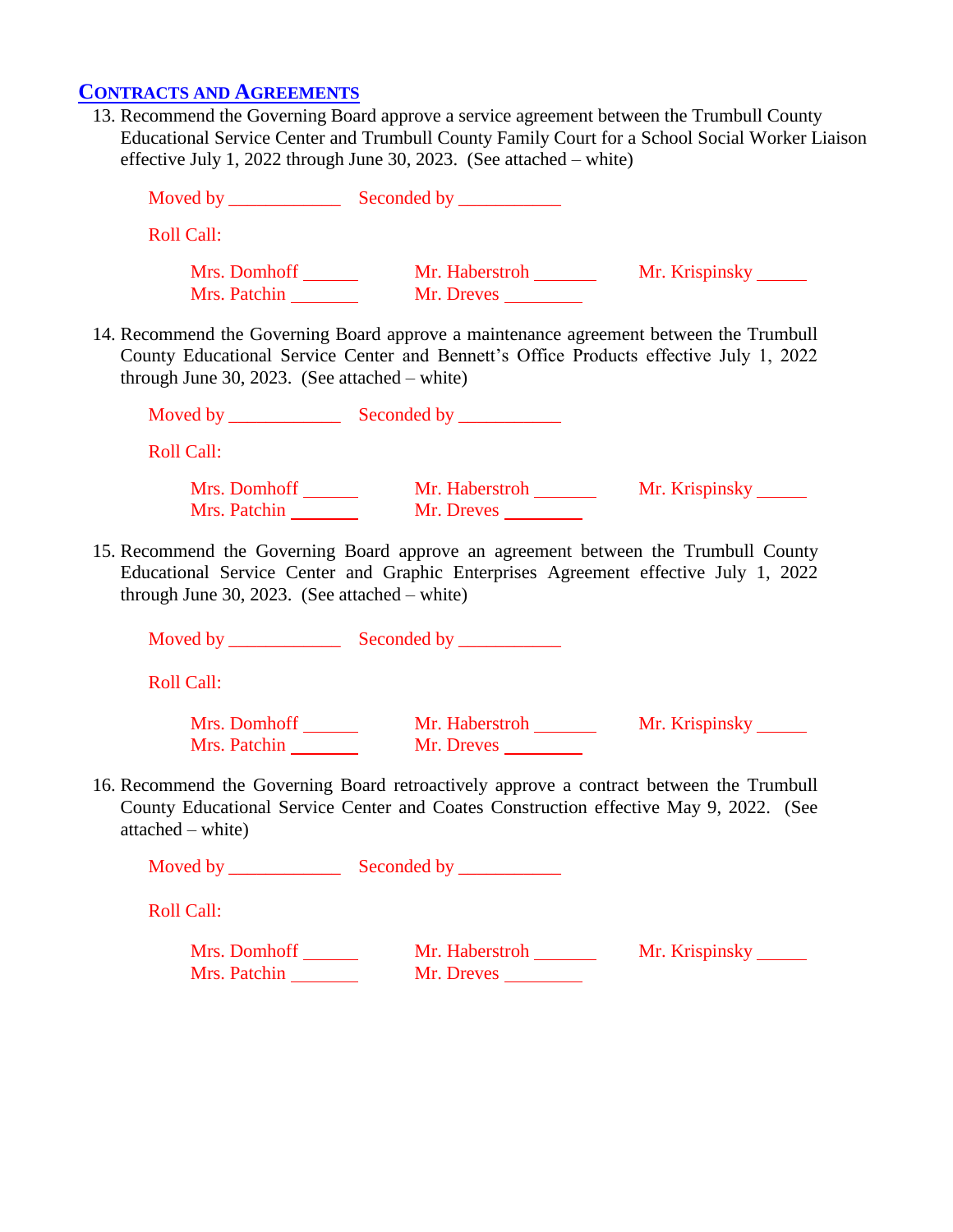17. Recommend the Governing Board approve an agreement between the Trumbull County Educational Service Center and Wickliffe City School District for HH students effective August 1, 2022. (See Attached – white)

| Moved by                     |                              |                |
|------------------------------|------------------------------|----------------|
| <b>Roll Call:</b>            |                              |                |
| Mrs. Domhoff<br>Mrs. Patchin | Mr. Haberstroh<br>Mr. Dreves | Mr. Krispinsky |

- 18. Recommend the Governing Board approve an agreement between the Trumbull County Educational Service Center and the following as listed below: Paid for with the Extended Learning Grant. (See attached – white)
	- Creative Leadership Solutions for 2022-2023 school year
	- SEL Launchpad LLC for the 2022-2023 school year
	- Educational Strategies Unlimited for the 2022 -2023 and the 2023-2023 school years
	- AIM Institute for Learning & Research for Fall of 2022 and Spring of 2023

Moved by \_\_\_\_\_\_\_\_\_\_\_\_ Seconded by \_\_\_\_\_\_\_\_\_\_\_ Roll Call: Mrs. Domhoff Mr. Haberstroh Mr. Krispinsky Mrs. Patchin Mr. Dreves

19. Recommend the Governing Board approve an agreement between the Trumbull County Educational Service Center and The Griffith Agency effective July 1, 2022 through June 30, 2023 for Liability, Property, and Auto Insurance. (See attached – white)

| Moved by                     | Seconded by                  |                |
|------------------------------|------------------------------|----------------|
| <b>Roll Call:</b>            |                              |                |
| Mrs. Domhoff<br>Mrs. Patchin | Mr. Haberstroh<br>Mr. Dreves | Mr. Krispinsky |

20. Recommend the Governing Board approve an agreement with the Trumbull County Educational Servicer Center and AARIS Therapy Group to provide speech services effective July 11, 2022 through August 15, 2022. All costs paid for by Bloomfield-Mespo. (See attached – white)

| Moved by     | Seconded by    |                |
|--------------|----------------|----------------|
| Roll Call:   |                |                |
| Mrs. Domhoff | Mr. Haberstroh | Mr. Krispinsky |
| Mrs. Patchin | Mr. Dreves     |                |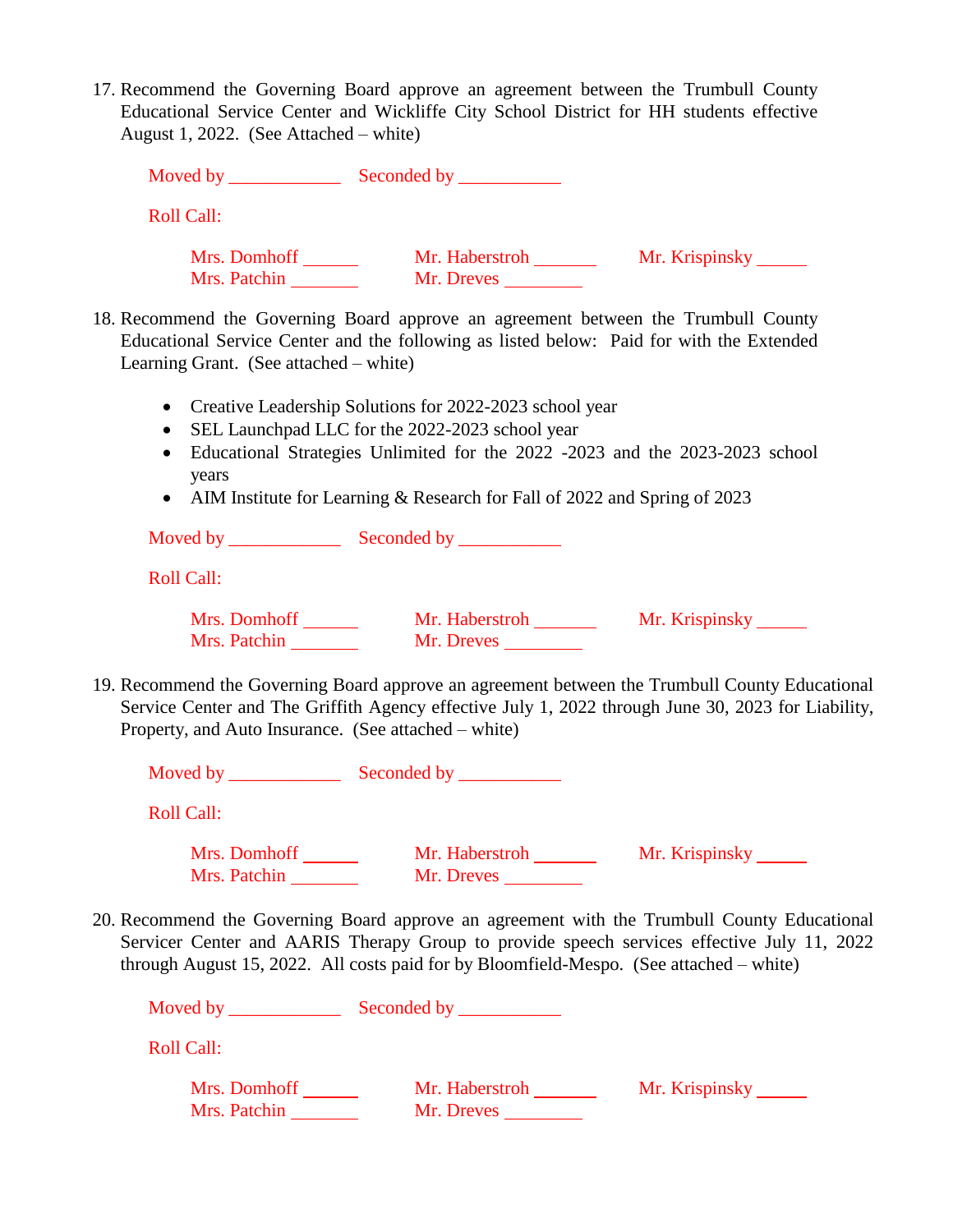#### **DONATIONS**

21. Recommend the Governing Board accept a donation from Anthem for the 2022 Administrators Conference in the amount of \$1,000.00.

| <b>Roll Call:</b>                                  |                                                                                                                        |                                                                                             |
|----------------------------------------------------|------------------------------------------------------------------------------------------------------------------------|---------------------------------------------------------------------------------------------|
|                                                    |                                                                                                                        |                                                                                             |
| <b>MEMBERSHIPS</b>                                 |                                                                                                                        |                                                                                             |
|                                                    | 2023 School Year at a cost of \$10,565.24. (See attached – white)                                                      | 22. Recommend the Governing Board renew its annual memberships for OESCA and AESA for 2022- |
|                                                    | AESA Association of Educational Service Centers<br><b>OESCA Ohio Educational Service Center Association</b> \$9,940.24 | \$625.00                                                                                    |
|                                                    |                                                                                                                        |                                                                                             |
| <b>Roll Call:</b>                                  |                                                                                                                        |                                                                                             |
| Mrs. Patchin                                       | Mr. Dreves                                                                                                             |                                                                                             |
| the amount of $$3,000.00$ . (See attached – white) |                                                                                                                        | 23. Recommend the Governing Board approve membership with the Ohio Coalition for FY 2022 in |

Moved by \_\_\_\_\_\_\_\_\_\_\_\_ Seconded by \_\_\_\_\_\_\_\_\_\_\_ Roll Call: Mrs. Domhoff Mr. Haberstroh Mr. Krispinsky Mrs. Patchin Mr. Dreves

#### **SUPERINTENDENT'S RECOMMENDATIONS**

## **NEW BUSINESS – PERSONNEL MATTERS**

## **SAFE RETURN TO IN-PERSON INSTRUCTION PLAN**

24. Recommend the Governing Board approve the Trumbull County Educational Service Center's updated Continuity of Service Plan "Safe Return to In-Person Instruction". (See attached – white)

Moved by \_\_\_\_\_\_\_\_\_\_\_\_ Seconded by \_\_\_\_\_\_\_\_\_\_\_

Roll Call:

| Mrs. Domhoff | Mr. Haberstroh | Mr. Krispinsky |
|--------------|----------------|----------------|
| Mrs. Patchin | Mr. Dreves     |                |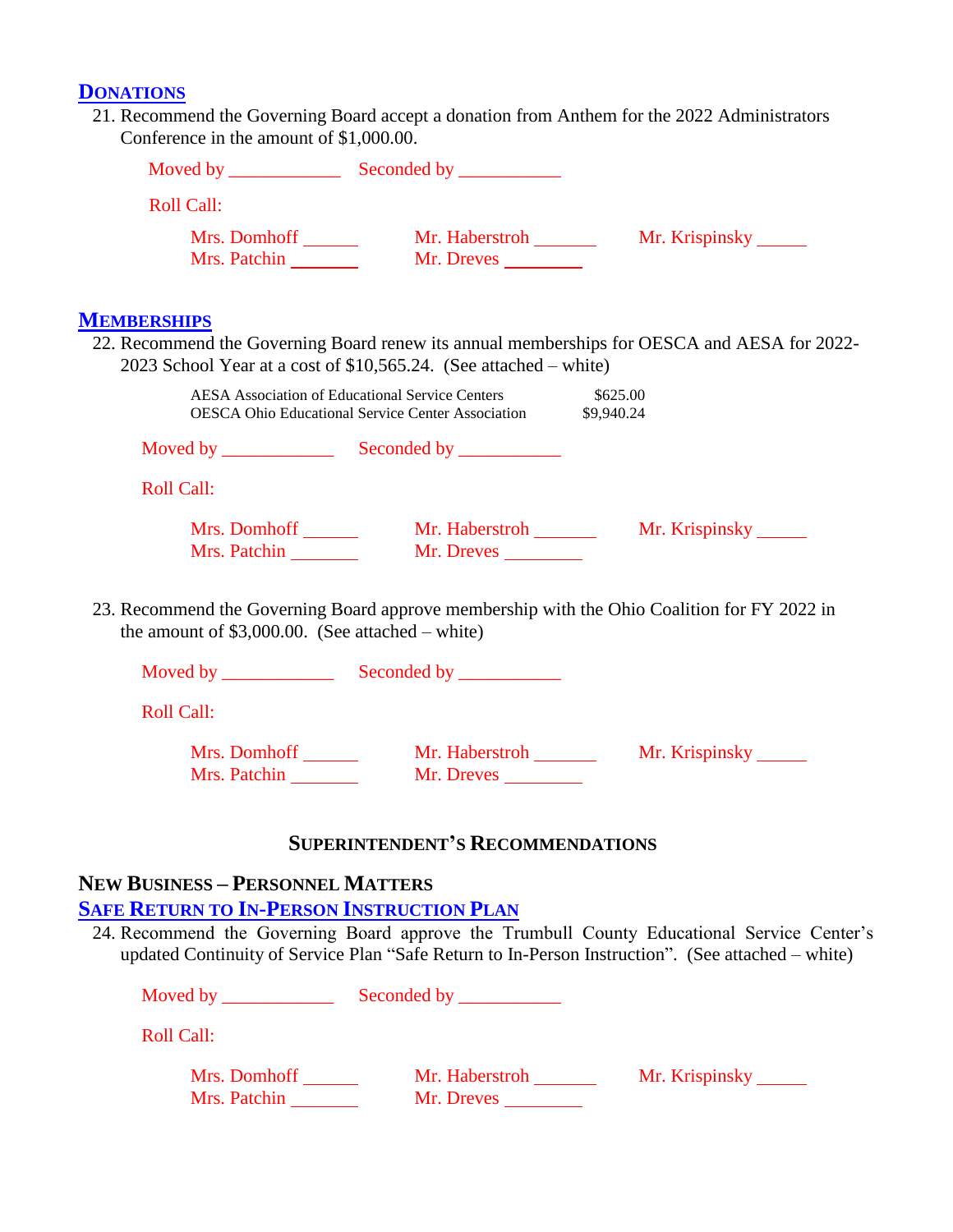## **JOB DESCRIPTION FOR COORDINATOR OF ED PROGRAMS**

| 25. Recommend the Governing Board Approve the Coordinator of ED Programs job<br>description. (See attached – white) |                                       |                                                                                                                                                                                           |
|---------------------------------------------------------------------------------------------------------------------|---------------------------------------|-------------------------------------------------------------------------------------------------------------------------------------------------------------------------------------------|
|                                                                                                                     |                                       |                                                                                                                                                                                           |
| <b>Roll Call:</b>                                                                                                   |                                       |                                                                                                                                                                                           |
|                                                                                                                     |                                       |                                                                                                                                                                                           |
| <u> ADMINISTRATIVE - EMPLOYMENT</u><br>on a one year 201 day contract effective August 1, 2022.:                    |                                       | 26. Recommend the Governing Board employ Amanda Mancino, School Social Worker Liaison                                                                                                     |
|                                                                                                                     |                                       |                                                                                                                                                                                           |
| <b>Roll Call:</b>                                                                                                   |                                       |                                                                                                                                                                                           |
|                                                                                                                     |                                       |                                                                                                                                                                                           |
| Mrs. Patchin                                                                                                        | Mr. Dreves                            |                                                                                                                                                                                           |
| effective July 31, 2022. (See attached $-$ pink)<br><b>Roll Call:</b>                                               |                                       | 27. Recommend the Governing Board accept the resignation of Amanda Mancino, Social Worker                                                                                                 |
| Mrs. Domhoff                                                                                                        |                                       | Mr. Haberstroh Mr. Krispinsky                                                                                                                                                             |
| <b>ADMINISTRATIVE - ADDITIONAL DAYS</b>                                                                             |                                       |                                                                                                                                                                                           |
| City Schools.                                                                                                       |                                       | 28. Recommend the Governing Board approve 10 additional days for Jaclyn Rausch, Gifted<br>Supervisor effective August 1, 2022 for the 2022-2023 School Year. All costs paid for by Girard |
|                                                                                                                     | Seconded by ____________              |                                                                                                                                                                                           |
| <b>Roll Call:</b>                                                                                                   |                                       |                                                                                                                                                                                           |
| Mrs. Domhoff<br>Mrs. Patchin                                                                                        | Mr. Haberstroh ________<br>Mr. Dreves | Mr. Krispinsky                                                                                                                                                                            |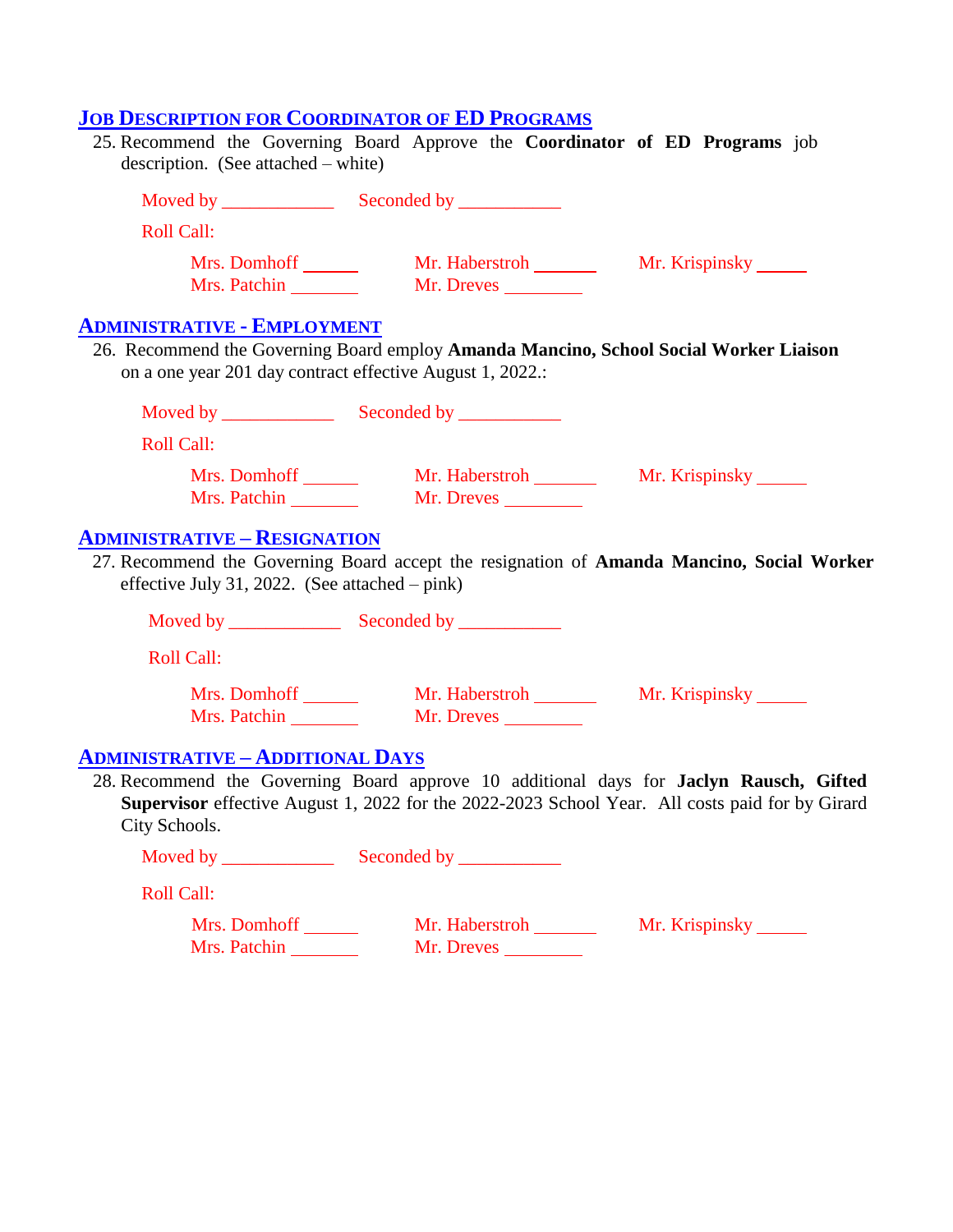#### **TECHNOLOGY**

29. Recommend the Governing Board retroactively approve an additional 15 days for **Travis Hecker, Technician** effective June 10, 2022 through June 30, 2022. All costs to be paid by Girard City Schools.

| Moved by                     | Seconded by ___              |                |
|------------------------------|------------------------------|----------------|
| Roll Call:                   |                              |                |
| Mrs. Domhoff<br>Mrs. Patchin | Mr. Haberstroh<br>Mr. Dreves | Mr. Krispinsky |

#### **TECHNOLOGY – RESIGNATION**

30. Recommend the Governing Board accept the resignation of **Travis Hecker, Technician** effective June 30, 2022. (See attached – pink)

| Moved by                     | Seconded by                  |                |
|------------------------------|------------------------------|----------------|
| Roll Call:                   |                              |                |
| Mrs. Domhoff<br>Mrs. Patchin | Mr. Haberstroh<br>Mr. Dreves | Mr. Krispinsky |

## **CLASSIFIED - EMPLOYMENT**

31. Recommend the Governing Board employ the following on one year 193 day contracts effective July 1, 2022. (See attached – yellow):

| <b>Name</b>      | <b>Position</b>            | Hours per day |
|------------------|----------------------------|---------------|
| Clark, Lisa      | <b>Classroom Assistant</b> | 7.0           |
| Cornell, Suellen | <b>Classroom Assistant</b> | 7.0           |
| Davis, Barbara   | <b>Classroom Assistant</b> | 7.0           |
| Henry, Shelby    | <b>Classroom Assistant</b> | 7.0           |
| Mishko, Rachel   | <b>Classroom Assistant</b> | 7.0           |
| Sampson Julie    | <b>Classroom Assistant</b> | 6.4           |
| Sherman, Jamie   | <b>Classroom Assistant</b> | 7.0           |
| **Starkey, Clara | <b>Classroom Assistant</b> | 7.0           |
| *Volk, Chelsea   | <b>Classroom Assistant</b> | 7.0           |
| *Pending License |                            |               |

\*\*Pending background checks

Moved by \_\_\_\_\_\_\_\_\_\_\_\_ Seconded by \_\_\_\_\_\_\_\_\_\_\_

Roll Call:

Mrs. Domhoff Mr. Haberstroh Mr. Krispinsky Mrs. Patchin Mrs. Patchin Mr. Dreves Mrs. Patchin Mr. Dreves

32. Recommend the Governing Board retroactively renew the following for ESY/Summer Recovery Program effective June 1, 2022 on an as needed basis:

|  | me | <b>iition</b><br>ູ |
|--|----|--------------------|
|--|----|--------------------|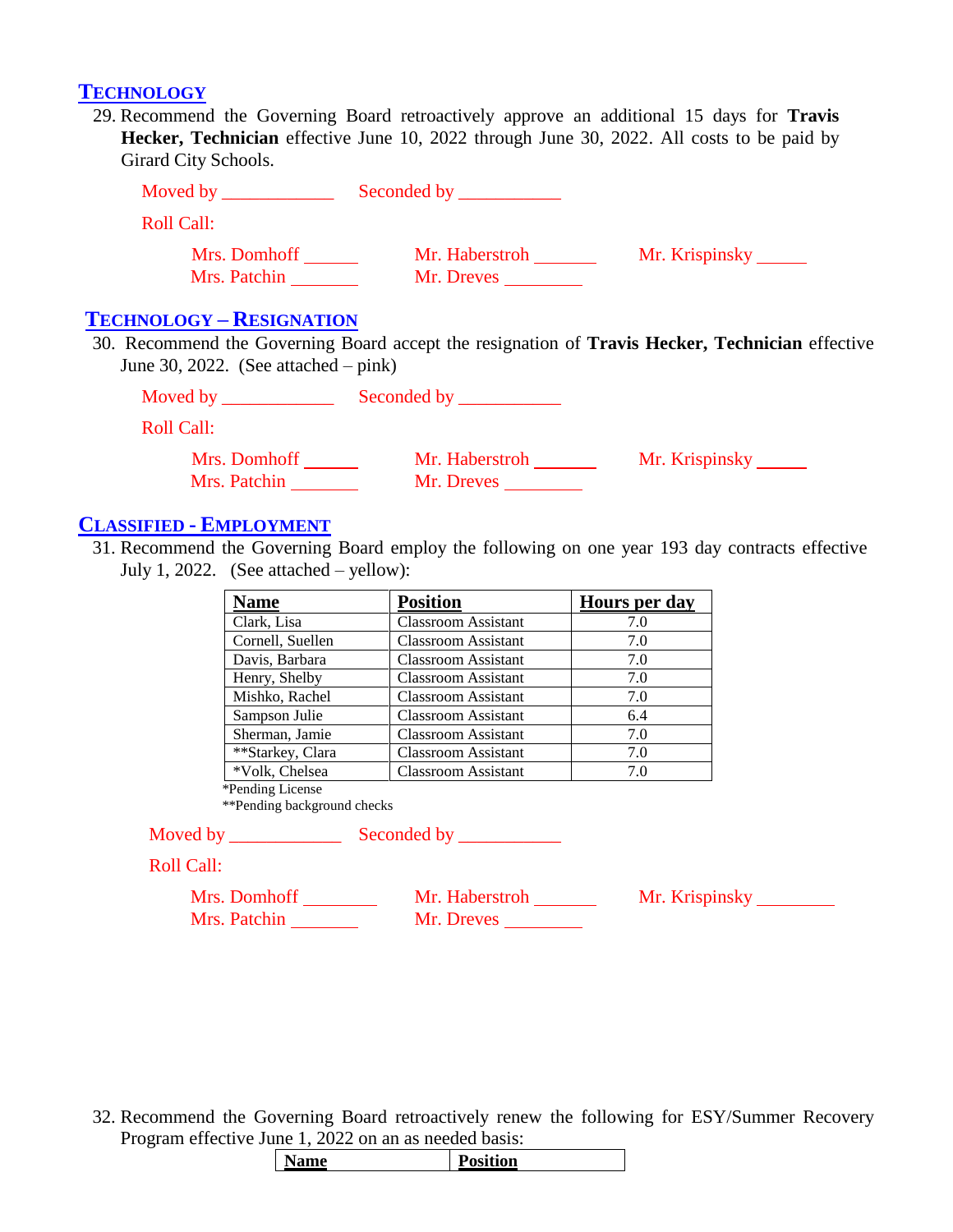| Beadle, Jay        | <b>Classroom Assistant</b> |
|--------------------|----------------------------|
| Bornemiss, Stephen | <b>Classroom Assistant</b> |
| Cole, Rebecca      | <b>Classroom Assistant</b> |
| DelBene, Joseph    | <b>Classroom Assistant</b> |
| Johnson, Rosario   | <b>Classroom Assistant</b> |
| Tyler, Debbie      | <b>Classroom Assistant</b> |
| Wilson, Bobbie     | <b>Classroom Assistant</b> |
|                    |                            |

| Moved by | Seconded by |  |
|----------|-------------|--|
|----------|-------------|--|

Roll Call:

| Mrs. Domhoff | Mr. Haberstroh | Mr. Krispinsky |
|--------------|----------------|----------------|
| Mrs. Patchin | Mr. Dreves     |                |

33. Recommend the Governing Board retroactively employ the following for ESY/Summer Recovery Program effective June 1, 2022 on an as needed basis:

| Name                  | <b>Position</b>            |
|-----------------------|----------------------------|
| Brewster, Allison     | <b>Classroom Assistant</b> |
| Cornell, Suellen      | Classroom Assistant        |
| Cox, Jenny            | <b>Classroom Assistant</b> |
| Cross, Jaziyah        | <b>Classroom Assistant</b> |
| Dangerfield, Victoria | <b>Classroom Assistant</b> |
| Davis, Barbara        | <b>Classroom Assistant</b> |
| DiBacco, Shelley      | <b>Classroom Assistant</b> |
| Egry, Kristine        | <b>Classroom Assistant</b> |
| Fisher, Terry         | <b>Classroom Assistant</b> |
| Fredenburg, Lucia     | <b>Classroom Assistant</b> |
| Himes, Susan          | <b>Classroom Assistant</b> |
| McCreary, Pam         | <b>Classroom Assistant</b> |
| Mobley, Tauna         | <b>Classroom Assistant</b> |
| Sampson, Julie        | <b>Classroom Assistant</b> |
| Scott, Tammy          | Classroom Assistant        |
| Spies, Linda          | Classroom Assistant        |
| Webb, Kim             | Classroom Assistant        |

Moved by \_\_\_\_\_\_\_\_\_\_\_\_ Seconded by \_\_\_\_\_\_\_\_\_\_\_

Roll Call:

| Mrs. Domhoff | Mr. Haberstroh | Mr. Krispinsky |
|--------------|----------------|----------------|
| Mrs. Patchin | Mr. Dreves     |                |

## **CLASSIFIED - RESIGNATION**

34. Recommend the Governing Board accept the resignation of the following effective June 30, 2022. (See attached – pink)

| <b>Name</b>     | <b>Position</b>            |
|-----------------|----------------------------|
| Kren, Amy       | <b>Classroom</b> Assistant |
| Warzala, Taylor | Classroom Assistant        |

Moved by \_\_\_\_\_\_\_\_\_\_\_\_ Seconded by \_\_\_\_\_\_\_\_\_\_\_

Roll Call:

| Cun.         |                |                |
|--------------|----------------|----------------|
| Mrs. Domhoff | Mr. Haberstroh | Mr. Krispinsky |
| Mrs. Patchin | Mr. Dreves     |                |

## **CERTIFIED - RESIGNATION**

35. Recommend the Governing Board accept the resignation of the following as listed below. (See attached – pink)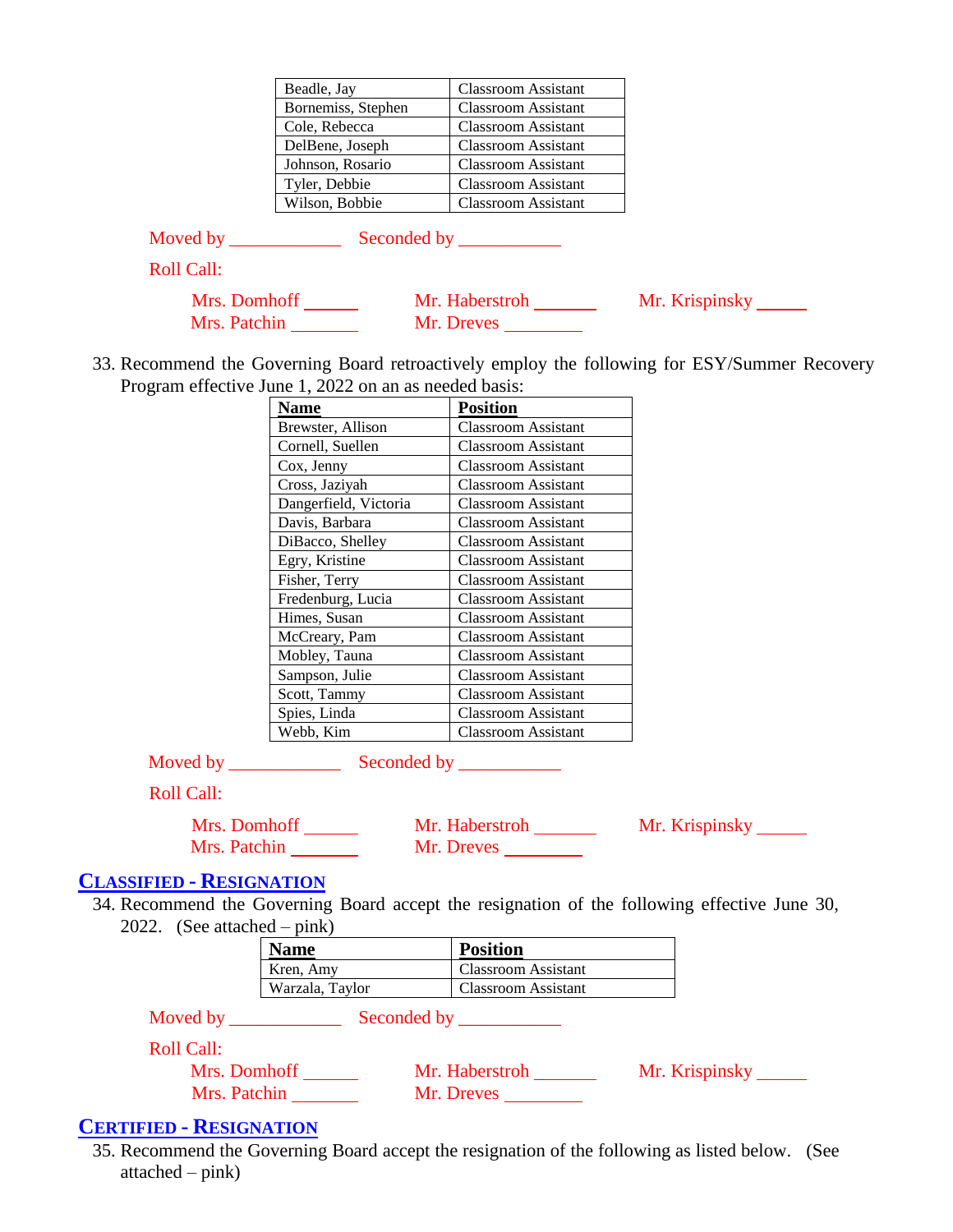| <b>Name</b>      | <b>Position</b>     | <b>Effective Date</b> |
|------------------|---------------------|-----------------------|
| Hale, Braley     | Preschool Teacher   | July 31, 2022         |
| Keaton, Caitlin  | School Psychologist | July 31, 2022         |
| Luklan, Nicole   | <b>MD</b> Teacher   | July 31, 2022         |
| Moyer, Russell   | <b>ED</b> Teacher   | June 6, 2022          |
| O'Brien, Patrick | <b>ED</b> Teacher   | July 31, 2022         |

Moved by \_\_\_\_\_\_\_\_\_\_\_\_ Seconded by \_\_\_\_\_\_\_\_\_\_\_

Roll Call:

| Mrs. Domhoff | Mr. Haberstroh | Mr. Krispinsky |
|--------------|----------------|----------------|
| Mrs. Patchin | Mr. Dreves     |                |

#### **CERTIFIED - EMPLOYMENT**

36. Recommend the Governing Board employ the following on one year contracts effective August 1, 2022. (see attached – yellow):

| <b>Name</b>             | <b>Position</b>        | <b>No. of Days</b> |
|-------------------------|------------------------|--------------------|
| Brookbank, Amanda       | MD Teacher             | 184                |
| *Christy, Alyssa        | Preschool Teacher      | 184                |
| D'Altorio, Jeffrrey     | <b>ED</b> Teacher      | 184                |
| *Gleim, Darian          | Speech Pathologist     | $184 + 6$          |
| **Lawson, Karrie        | Occupational Therapist | 184                |
| *Paidas O'Brien, Alexis | School Psychologist    | 201                |
| **Ruberto, Jeanette     | <b>ED</b> Teacher      | 184                |

\*Pending background checks

\*\*Pending background checks and license

Moved by \_\_\_\_\_\_\_\_\_\_\_\_ Seconded by \_\_\_\_\_\_\_\_\_\_\_

Roll Call:

| Mrs. Domhoff | Mr. Haberstroh | Mr. Krispinsky |
|--------------|----------------|----------------|
| Mrs. Patchin | Mr. Dreves     |                |

37. Recommend the Governing Board retroactively employ the following for ESY/Summer Recovery Program effective June 1, 2022 on an as needed basis:

| <b>Name</b>              | <b>Position</b>        |
|--------------------------|------------------------|
| Betts, Trisha            | Teacher                |
| Coriston, Tina           | Teacher                |
| Dando, Erin              | Teacher                |
| Glavic, Jennifer         | Teacher                |
| Machuzek, Katie          | Teacher                |
| Misinay, Katrina         | Teacher                |
| Mizner, Nicole           | Teacher                |
| Bernstein, Ben           | Interpreter            |
| Rivera-Bernstein, Yvette | Interpreter            |
| Ray, Lacey               | Occupational Therapist |
| Spielvogel, Kayla        | Occupational Therapist |

Moved by \_\_\_\_\_\_\_\_\_\_\_\_ Seconded by \_\_\_\_\_\_\_\_\_\_\_

Roll Call:

Mrs. Domhoff Mr. Haberstroh Mr. Krispinsky Mrs. Patchin Mr. Dreves

38. Recommend the Governing Board retroactively renew the following for the ESY/Summer Recovery Program effective June 1, 2022 on an as needed basis:

| <b>Name</b>   | <b>Position</b> |
|---------------|-----------------|
| Amodio, Linda | Teacher         |